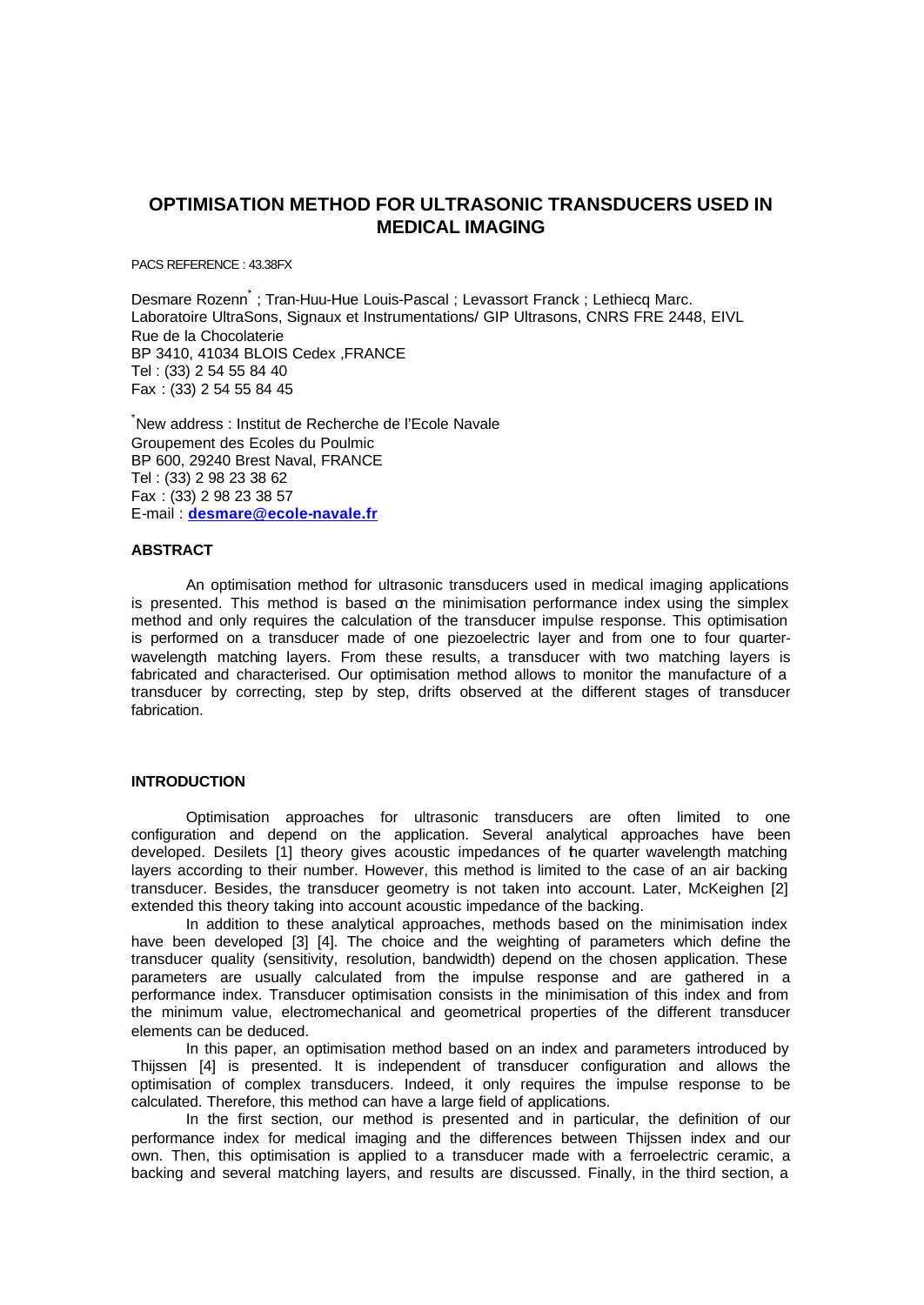transducer is fabricated from an optimised two matching layers configuration and characterised. Experimental characteristics are compared with optimisation results.

#### **ULTRASONIC TRANSDUCER OPTIMISATION**

The method is based on the minimisation of a performance index. The main difficulty is first to choose the parameters which compose this index. These parameters are determined as a function of the application. For medical imaging, the transducer must have good resolution while keeping high sensitivity and the best trade-off must be found between these two conditions. In order to quantify these properties, the 20 dB duration of impulse response and the insertion loss can be used. Thijssen [4] defined new parameters to limit discontinuity risks during iterations of minimisation. These parameters (called here  $d_{20}$ ,  $d_{40}$  and RTEF) are calculated from impulse response envelope. In each optimisation iteration, the impulse response is calculated with KLM model [5] [8] and the three parameters are deduced. The value of  $\phi_0$  (resp.  $d_{40}$ ) is defined as the smallest length corresponding to 96.8% (resp. 99.76%) of the area of impulse response envelope. Noting TF the emission-reception transfer function of transducer, RTEF is an energy term defined by :

$$
RTEF = -10\log_{10}\left(\int_{0}^{\infty} |TF(f)|^2 df\right).
$$

The second difficulty to elaborate the performance index is the choice of the weighting parameters noted  $(\alpha, \beta, \gamma)$  applied respectively to  $(d_{20}, d_{40}, RTEF)$ . They allow to take into account the importance of one parameter relative to the others. For medical imaging, Thijssen used an empirical weighting (3,2,1) and we tried several weighting combinations to confirm that they give consistent results in accordance with experimented designers.

In our minimisation method,  $d_{20}$  and  $d_{40}$  are used because, in addition to describe correctly the axial resolution, these parameters allow to avoid discontinuities. On the other hand, the sensitivity will be quantified by the amplitude of the impulse response envelope maximum. Indeed, this term, versus RTEF, is independent of bandwidth and then independent of  $d_{20}$  and  $d_{40}$ . This amplitude term is noted amp and expressed in s<sup>1</sup>. The performance index, noted x, is defined by :

$$
x = a 10. \log_{10}(d_{20}) + b 10. \log_{10}(d_{40}) - g 10. \log_{10}(amp).
$$

From an initial configuration of the transducer, using the KLM scheme [8], the impulse response and consequently the performance index are first calculated. Using a simplex minimisation [6], transducer characteristics (for example thickness and acoustic impedance of matching layers) are modified by iteration to obtain the minimal index. In order to avoid discontinuities and to reduce the convergence duration, initial values have to be chosen not too far from the optimum ones. That's why values halfway between Desilets' [1] and Mc Keighen's ones [2] are used.

## **OPTIMISATION OF A TRANSDUCER MADE OF SEVERAL MATCHING LAYERS**

Several configurations with one to four matching layers are considered in  $50\Omega$ environment for a ferroelectric lead titanate ceramic disc (Pz34 [7]). Characteristics of this ceramic are obtained by the measurement of the electrical impedance and are given in Table 1. These parameters will be introduced in KLM model to simulate the electro-acoustic behaviour of a transducer including this ceramic disc.

The optimisation is performed for several fixed values of backing acoustic impedance  $(Z<sub>B</sub>$  in MRa) where this backing is considered as a semi-infinite medium. Results are shown as variations of performance index x (dB),  $d_{20}$  and  $d_{40}$  durations (periods), amp (s<sup>-1</sup>), quarter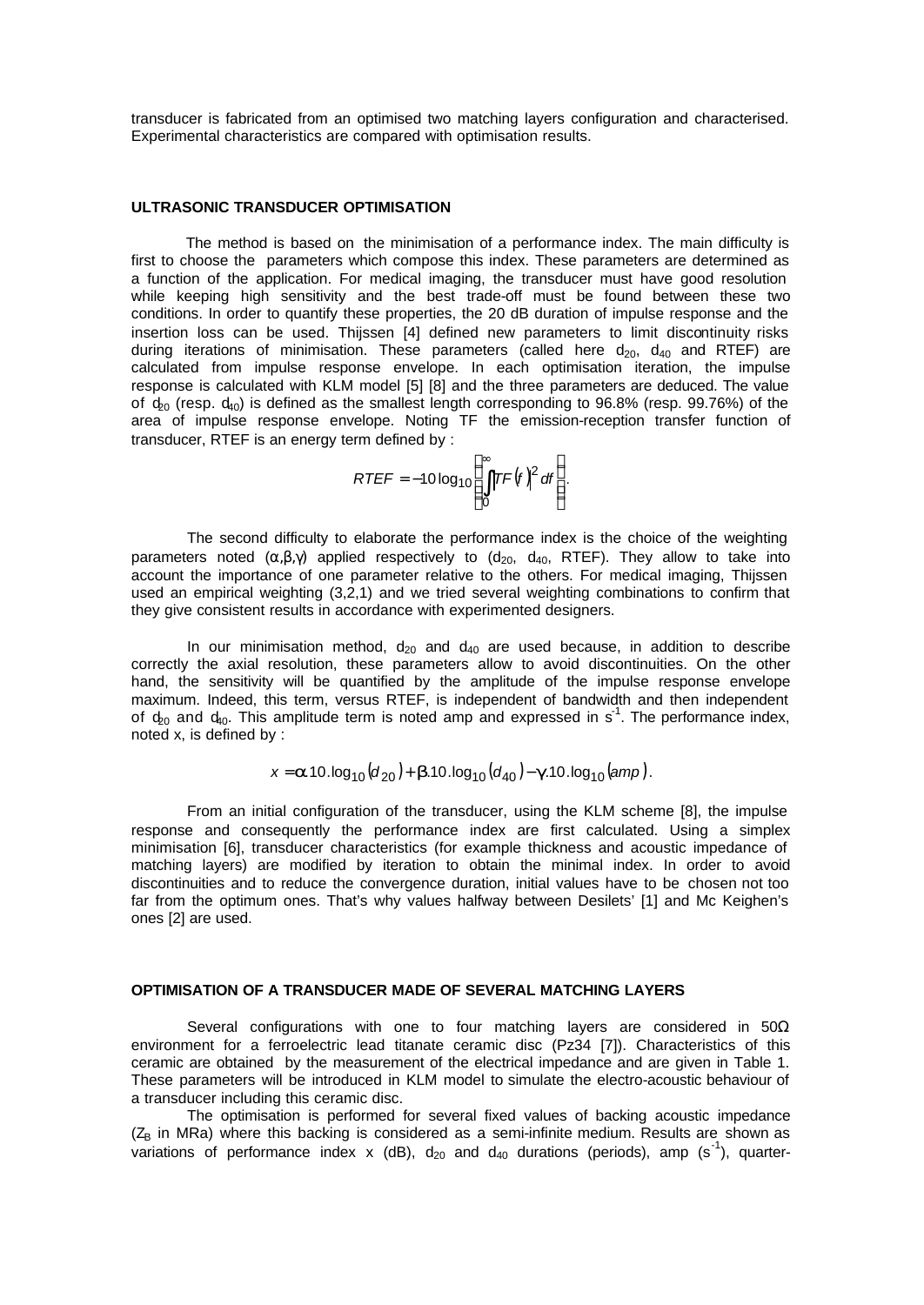wavelength layer thickness ( $y_{\text{layer}}$  in  $\lambda/4$ ) and acoustic impedance ( $Z_{\text{layer}}$  in MRa), active layer thickness ( $y_{\text{piezo}}$  in  $\lambda/2$ ) and series inductance (induc in  $\mu$ H), all as a function of  $Z_B$ .

Table 1 : Characteristics of Pz34 ceramic (resonance frequency is noted fa; kt: thickness coupling factor;

δ<sub>m</sub>: mechanical losses; δ<sub>e</sub>: dielectric losses;  $\bm{e}_{33r}^S$ : relative dielectric constant at constant strain; Ζ: acoustical impedance)

| velocity $(m/s)$ | $\frac{(9)}{0}$<br>$\mathsf{K}_\mathsf{t}$ | (% )<br>Om ( | $\delta_e$ (%) | $\mathbf{e}_{33r}^5$<br>at $f_a$ | <sup>ㅈ</sup> (MRa) |
|------------------|--------------------------------------------|--------------|----------------|----------------------------------|--------------------|
| 4800             | 40.1                                       | 0.4          |                | 74                               | 36.3               |

During the optimisation, the modified transducer characteristics are thickness (y<sub>layer</sub>) and impedance  $(Z<sub>layer</sub>)$  of each matching layer and an inductance (induc) connected in series for electrical matching. Moreover, a centroid frequency is imposed. This frequency noted  $f_{ce}$  is defined from the transfer function in emission – reception (noted TF) such as :

$$
f_{\rm Ce} = \left(\int_0^\infty \left|TF(f)\right|f df\right) / \left(\int_0^\infty \left|TF(f)\right| df\right).
$$

In order to keep  $f_{ce}$  constant at each iteration of our optimisation, the thickness of piezoelectric ceramic ( $y_{\text{piezo}}$ ) will be allowed to change during the minimisation of x.

The one matching layer configuration is studied first. The results are shown in Figure 1. A very low variation of x is observed as a function of  $\zeta$ . This means that many configurations can be retained and those corresponding to technological facilities will be judicious. The mean value of performance index (in the range of  $Z<sub>b</sub>$  calculated) is around -281 dB, which corresponds to a  $\phi_0$  value about 4.5 periods, a  $d_0$  value about 8 periods and an amplitude value about 0.48  $s<sup>1</sup>$ . The backing acoustic impedance will be chosen according to the sensitivity – bandwidth compromise necessary for the desired application. If the sensitivity is the most important parameter, a low backing impedance will be chosen. On the contrary, if the impulse response must be the shortest possible, the backing impedance will have to be increased. The matching layer impedance is around 4 MRa, that is to say a value halfway between Desilets' [1] and Mc Keighen's ones [2]. The matching layer has a quarter wavelength thickness.



Figure 1 : Optimisation results for a transducer made of a Pz34 ceramic disc and one matching layer.

Figure 2 : Optimisation results for a transducer made of a Pz34 ceramic disc and two matching layers.

The second optimisation takes into account two matching layers (Figure 2). The mean value of x is around –288 dB, that is to say a  $\phi_0$  value about 3 periods, a  $d_0$  value about 6 periods and an amplitude value about 0.6 s<sup>-1</sup>. The matching layers have almost quarter wavelength thicknesses.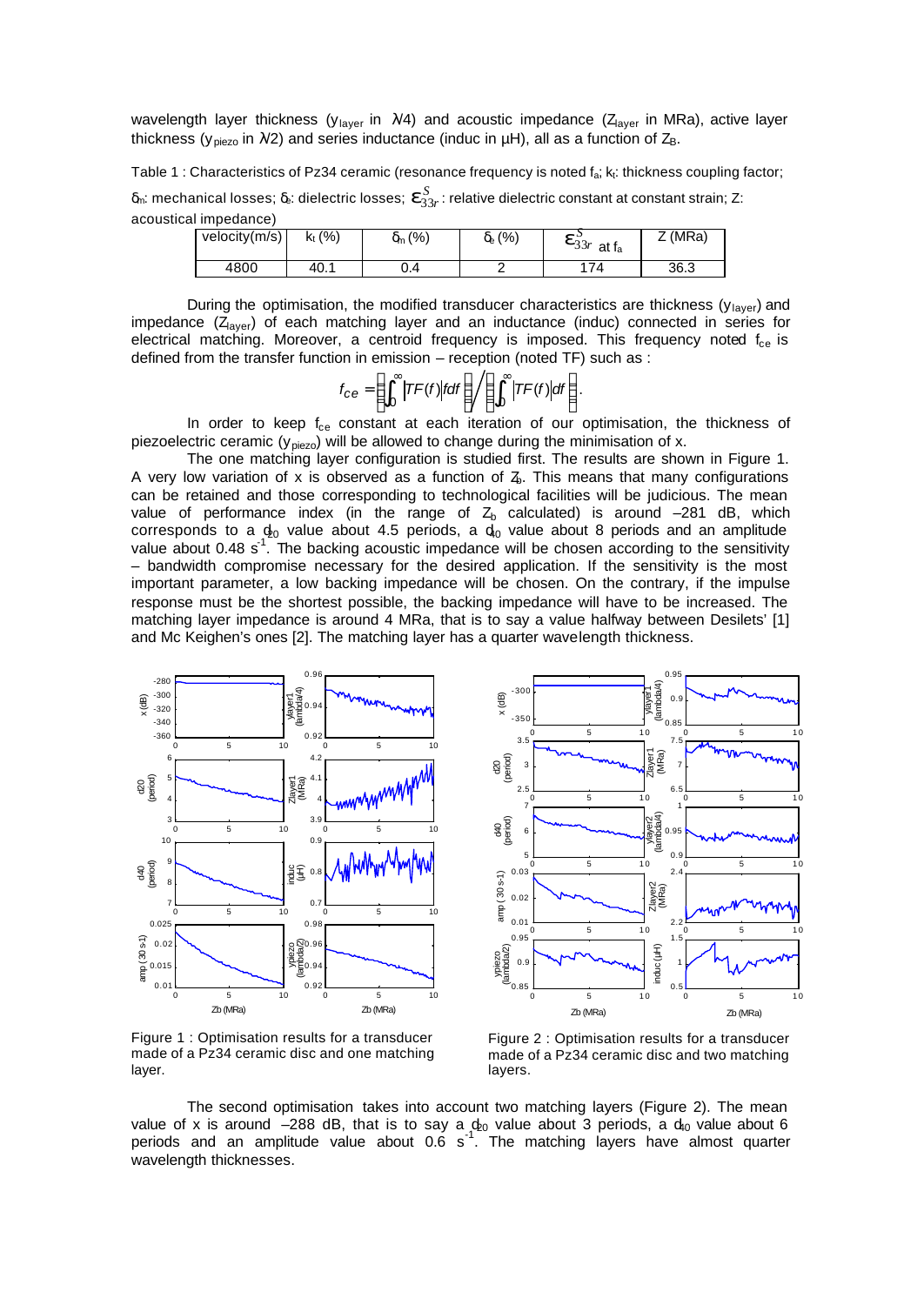Three matching layers and four matching layers configurations have also been optimised. The results are summarised in Table 2. If we compare the first two configurations, we note that the performance gain is around 7 dB, that is to say a  $d_{20}$  gain about 35%, a  $d_{40}$  gain about 25% and a amplitude gain about 25%. The gain obtained with a second matching layer justifies the setting up of more complex manufacturing technology and consequently more expensive manufacturing cost.

|                   | One matching | Two matching | Three matching | Four matching |
|-------------------|--------------|--------------|----------------|---------------|
|                   | laver        | lavers       | lavers         | lavers        |
| $x$ (dB)          | $-281$       | $-288$       | $-290$         | $-291$        |
| $d_{20}$ (period) | 4.5          |              | 2.8            | 2.6           |
| $d_{40}$ (period) |              |              |                |               |
| amp(s)            | 0.48         | 0.6          | 0.6            | 0.6           |

Table 2 : Comparison of performances for configurations including from one to four matching layers

However, for two matching layers and three matching layers configurations, x values are very close (2 dB gain). Variations of  $d_{20}$ ,  $d_{40}$  and amp are very small (6% for  $d_{20}$ ). Optimisation results are similar and a kind of saturation phenomenon is observed. Impulse responses obtained with the four configurations are shown in Figure 3. We can easily observe that the performance gain between the two last configurations is very small.



Figure 3 : impulse responses of a transducer made of a Pz34 ceramic disc and from one to four matching layers.

#### **ELABORATION OF AN OPTIMISED TWO MATCHING LAYERS TRANSDUCER**

The piezoelectric material used for the transducer is a lead titanate ceramic whose characteristics are shown in Table 1. The ceramic diameter is 19.3 mm and the ceramic thickness is 453 µm corresponding to a resonance frequency around 5 MHz. The reference optimisation is shown in Figure 2. The chosen backing acoustic impedance is 5 MRa. This value is taken from Figure 2 and the optimum thicknesses and acoustic impedances of matching layers are deduced (Table 3).

| Table 3 : performances and characteristics for a 5 MRa backing. |                         |                                                 |                                           |  |  |
|-----------------------------------------------------------------|-------------------------|-------------------------------------------------|-------------------------------------------|--|--|
| Performances                                                    |                         | Characteristics                                 |                                           |  |  |
| $x = -288$ dB                                                   | $amp = 0.6 s^{-1}$      | $y_{\text{piezo}} = 0.91$ $\lambda/2$           | induc = $0.9 \mu H$                       |  |  |
| $d_{20} = 0.6 \,\mu s$                                          | $d_{40} = 1.2 \,\mu s$  | $y_{\text{layer1}} = 0.92 \text{ }\mathcal{V}4$ | $y_{\text{layer2}}$ = 0.95 $\mathcal{N}4$ |  |  |
| or $d_{20}$ = 3.2 periods                                       | or $d_{40}$ = 6 periods | $Zlayer1 = 7.3 MRa$                             | $Z_{\text{layer2}}$ = 2.3 MRa             |  |  |

Table 3 : performances and characteristics for a 5 MRa backing.

Three passive materials have been elaborated. Their respective acoustic impedances are 5 MRa (backing), 7.3 MRa (first matching layer) and 2.3 MRa (second matching layer). However, characteristics (velocity, acoustic impedance, attenuation…) used in the optimisation and measured on these materials are not exactly the same. In order to take into account the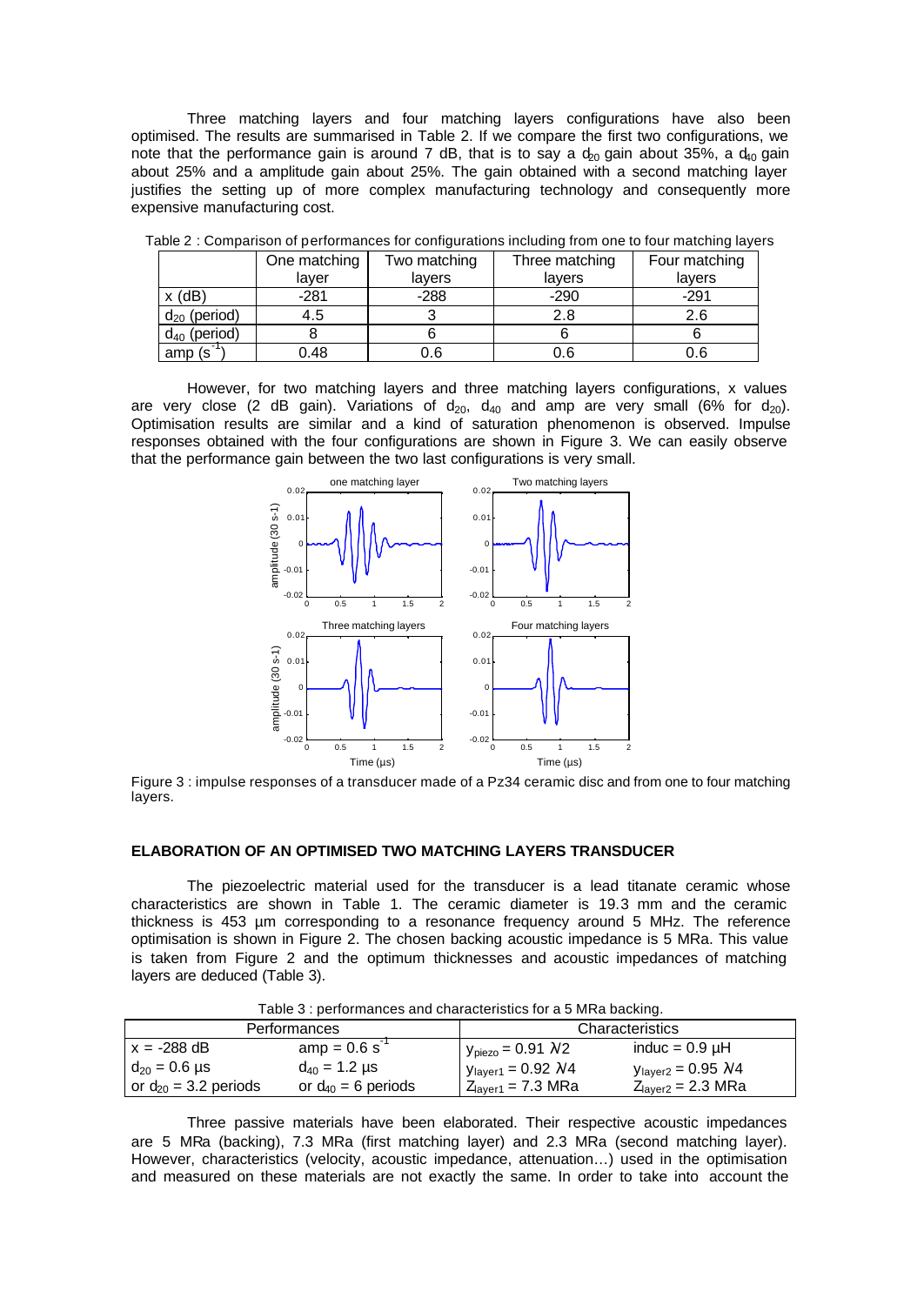differences, a new optimisation is performed where the measured acoustic properties are considered as fixed values.

Besides, during the transducer fabrication, we noticed differences between theoretical and experimental values, particularly in term of impedance and thickness (for example 6 µm difference for the first layer thickness). To avoid too important shifts of transducer performances, at each manufacturing step, thickness and acoustic impedance of the previous layers are measured and reintroduced in the optimisation. So the optimisation allows to control the whole elaboration of a transducer while keeping best performances. The final optimisation is summarised in Table 4.

| $\sim$ 0.00 $\sim$ 0.00 $\sim$ 0.000 $\sim$ 0.000 $\sim$ 0.000 $\sim$ 0.000 $\sim$ 0.000 $\sim$ 0.000 $\sim$ 0.000 $\sim$ 0.000 $\sim$ 0.000 $\sim$ 0.000 0.000 0.000 0.000 0.000 0.000 0.000 0.000 0.000 0.000 0.000 0.000 0.000 0.000 0.000 0.000 0 |                         |                                |                                 |  |
|-------------------------------------------------------------------------------------------------------------------------------------------------------------------------------------------------------------------------------------------------------|-------------------------|--------------------------------|---------------------------------|--|
| Performances                                                                                                                                                                                                                                          |                         | Characteristics                |                                 |  |
| $x = -281$ dB                                                                                                                                                                                                                                         | $amp = 0.45 s^{-1}$     | $y_{\text{piezo}} = 453 \mu m$ | induc = $1 \mu$ H               |  |
| $d_{20} = 0.66 \text{ }\mu\text{s}$                                                                                                                                                                                                                   | $d_{40} = 1.9 \,\mu s$  | $y_{\text{layer1}} = 86 \mu m$ | $y_{\text{layer2}} = 127 \mu m$ |  |
| or $d_{20}$ = 3.5 periods                                                                                                                                                                                                                             | or $d_{40}$ = 9 periods | $Zlaver1 = 7.3 MRa$            | Z <sub>laver2</sub> = 2.3 MRa   |  |

Table 4 : Optimum performances and characteristics of the fabricated transducer (with a 5 MRa backing).

In order to characterise the transducer, electrical impedance is measured. For this, we use a Hewlett Packard spectrum analyser (HP 4195A) with an impedance test kit. Real and imaginary parts of impedance versus frequency are acquired in air (impedance :  $Z_m = 400$  Ra) and in water (impedance :  $Z_m = 1.5$  MRa). Theoretical and experimental results are in a good agreement. Resonance frequencies are identical. Due to the inductor, real part of impedance is equal to zero at resonance frequency.



Figure 4 : theoretical (solid line) and experimental (points) real and imaginary parts of transducer impedance in air ( $Z_m$ =400Ra) and in water ( $Z_m$ =1.5 MRa).

Furthermore, the transfer function in transmit-receive mode is measured by reflection on a steel target. The transducer theoretical behaviour has been simulated once again taking into account the electrical impedance of the generator ( $Z_{\text{gene}}$ =23 $\Omega$ ) and a coaxial cable which has a length of 1 meter. Experimental (points) and theoretical (solid lines) impulse responses are shown in Figure 5(a). Results are in a good agreement, particularly before one microsecond. Experimental  $\phi_0$  and  $d_0$  values are respectively 0.9 µs and 2µs. If  $d_0$  value is close to the expected one,  $d_{20}$  is influenced by perturbations at the end of impulse response. The normalised frequency responses are shown in Figure 5(b). Results are in a good agreement too. The maximum frequency is 5.1 MHz in theory and 4.8 MHz in practice, that is to say a 5% gap. Centroïd frequencies are very close (4.65 MHz in theory against 4.7 MHz in practise). There is a good agreement between theoretical and experimental bandwidth which are respectively around 53 % and 56%.